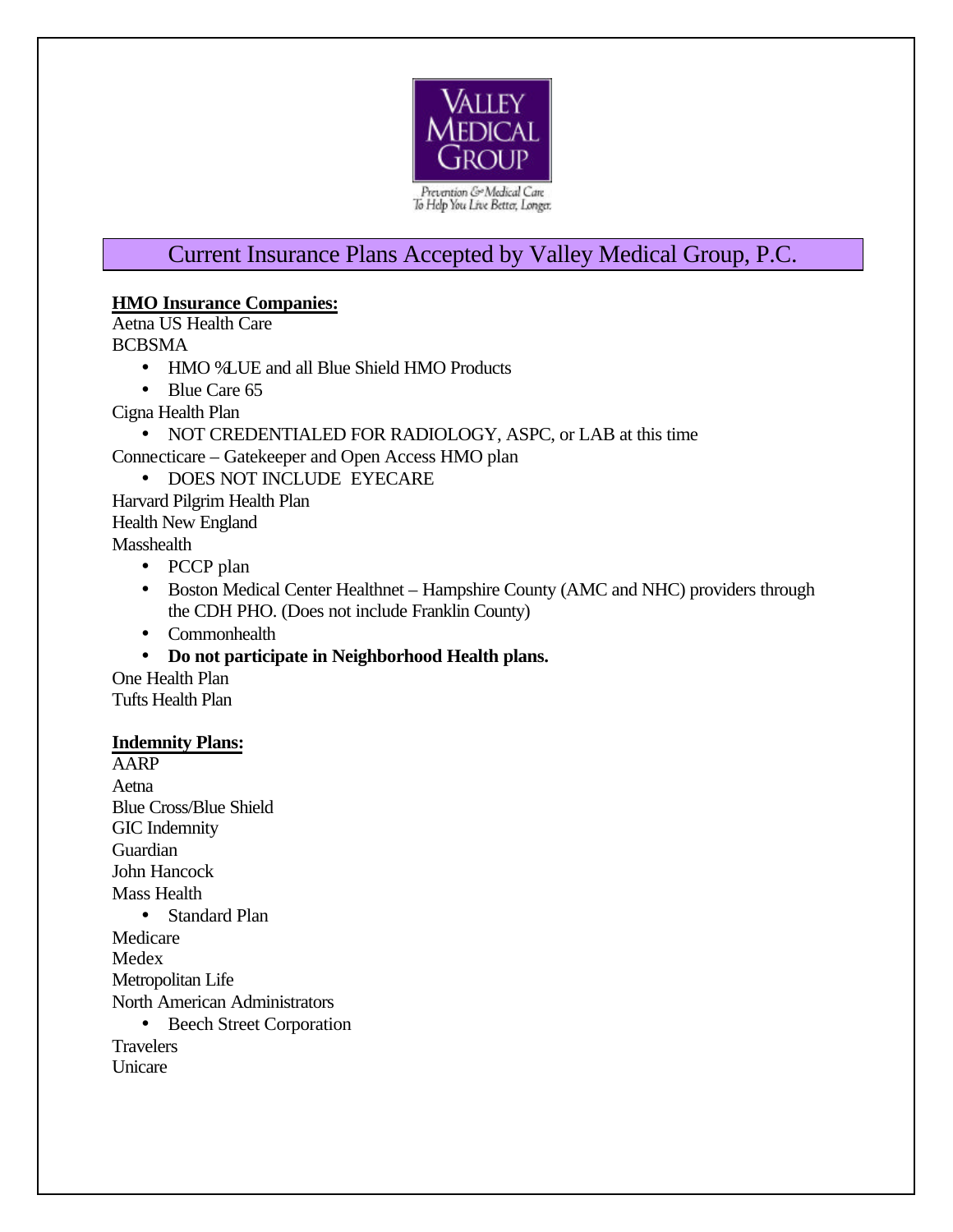#### ALL TRADITIONAL INDEMNITY PLANS

 \*\* Traditional indemnity plans do not require members to be seen by a participating provider, they have the option to go to any practitioner of their choice. The patient is typically responsible for a percentage of the charges.

#### **Point of Service (POS) Plans and PPOs:**

Aetna Atlantic

BCBS POS and PPO

• PPO – Eye Care - Routine only – Sick visits, patient must see Ophthalmologists Champus/Tricare – **Standard plan only**

**Cigna** 

• NOT CREDENTIALED FOR ASPC, RADIOLOGY AND LAB at this time

Consolidated Health Plan

GIC - Unicare

Harvard Pilgrim Health Care (HPHC) POS and PPO Healthcare Value Management (HCVM)

- HCVM logo is on the card
- CDH is not a participating Hospital in this plan

Health New England POS and PPO

## HMC PPO

Northeast Health Direct – (through CDH for AMC and NHC only - pending GHC provider Credentialing)

• DOES NOT INCLUDE EYECARE – VMG DOESN'T PARTICIPATE W/ CARVE OUT VISION MED

PHCS (Private Healthcare Systems) – **PPO PLAN ONLY –** (Includes United HealthCare)

• VMG will be participating with **United HealthCare's PPO plans** only.

Note: They also offer an EPO plan, which is comparable to an HMO where members are required to select a PCP at enrollment and have their care directed through him/her. We will **not** be participating in the EPO/HMO/Select POS plans as it isn't offered in our geographical area and they will not recruit practitioners here. The inquiries we've received about the EPO are for patients whose employers are based out of state, so far mostly Connecticut.

- United HealthCare uses the Private HealthCare Systems (PHCS) PPO network of providers. This should appear on the patient's insurance card. There are also other insurance companies who use the PHCS PPO network and we will be participating for those also.
- **Please refer to your insurance carrier for the updated list of the practitioners that are participating.**

## PIONEER

## Tufts POS and PPO

Note that the Healthcare Value Management, HMC PPO, PHCS, and the Consolidated Health Plan are networks of insurance carriers. Which means when a patient inquires if we participate in their plan and the carrier is not on our list, i.e. John Alden or John Hancock, these carriers may be part of one of the networks mentioned above. The network name is on the card\*\*\*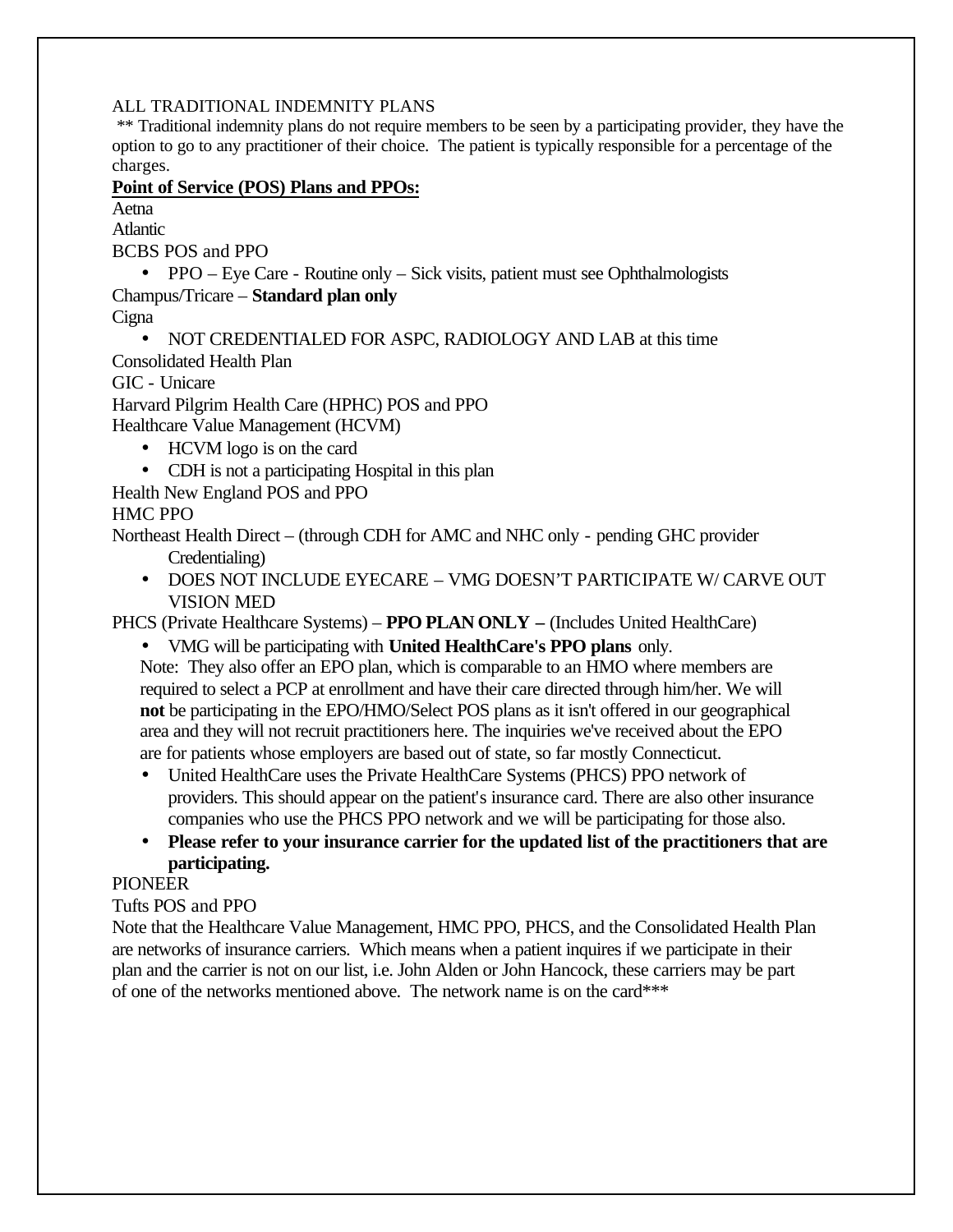#### **Behavioral Healthcare Plans**

Aetna PPO Behavioral Health Cigna Behavioral Health Magellan Behavioral Health

- BCBSMA
- Aetna/USH
- Connecticare
- DOES NOT INCLUDE VERIZON AND N.E. UTILITIES MEMBERS

Medicare

Merit Behavioral Health

United Behavioral Health (UBH)

- GIC Indemnity and Indemnity Plus plans.
- Commonwealth Tufts PPO
- Verizon employees
- Fleet employees
- N.E. Utilities
- **PLEASE NOTE IF A PATIENT WHO IS EMPLOYED WITH ANY OTHER EMPLOYERS, or MEDICAL BENEFITS W/ TUFT HEALTH PLAN (HMO) - UBH MUST BE CONTACTED TO VERIFY THAT UBH IS THE MENTAL HEALTH CARRIER.**
- **THE PATIENT CAN SIGN A WAIVER AND WILL BE RESPONSIBLE FOR THE SERVICES.**

Value Options – Harvard Pilgrim Health Care only

# **EYE CARE CARVE OUTS**

Davis Vision – Blue Care 65 Davis Vision- BCBSMA PPO

--------------------------------------------------------------------------------------------------------------------- *VMG recognizes that questions about what insurance covers and does not cover varies by plan and can be confusing and sometimes complicated. The insurances listed on this sheet are meant as a guideline, not a confirmation of individual benefits.*

• *IF YOU HAVE A QUESTION ABOUT YOUR INDIVIDUAL INSURANCE BENEFIT, PLEASE CONTACT YOUR INSURANCE COMPANY.* **Since the patient is ultimately responsible for payment of services rendered, it is important that you are aware of your benefits. Please see attached Financial Guidelines for Health Care Services.**

**PATIENT INFORMATION:** Listed below for your convenience are the major health plan Member Services phone numbers if you need to contact our insurance company.

If your insurance is not listed below, look on your member card or contact your employer for this information. BCBSMA –800-486-1136 TUFTS – HMO – 800-843-1008 PPO – 800-423-8080 HPHC – 800-421-3550 HNE – 800-842-4464 PIONEER 800-423-4586

Last Revised 7/18/02